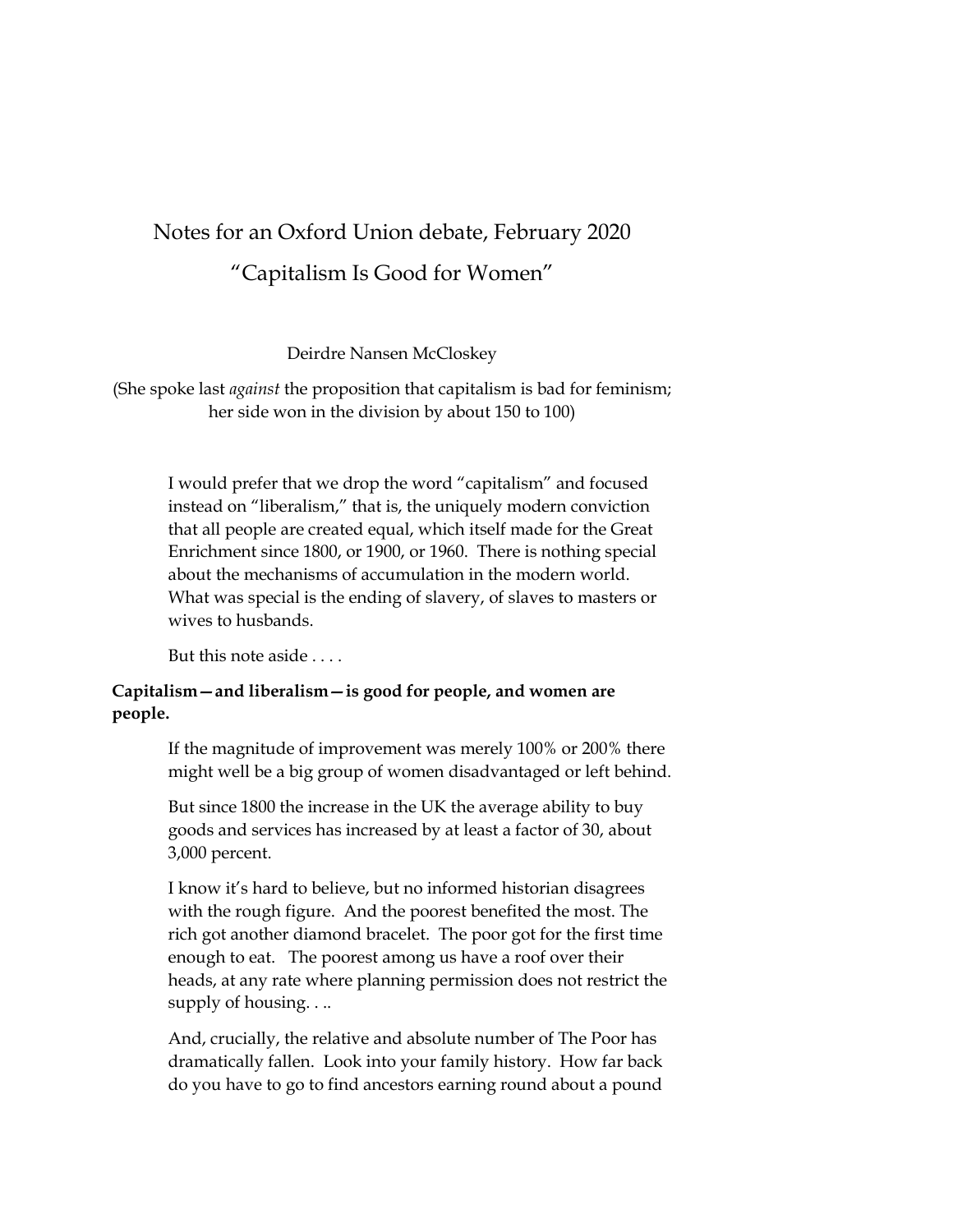a week? Some of you are no doubt the scions of old wealth, but most of us are not.

> It makes the claim of immiserization from K-ism hard to sustain.

My Norwegian great-grandmother lived where the airport of Bergen now sits, and came in the 1880s to a Norwegian-speaking town in Illinois, and a massive increase in her material welfare.

And it's not just in Britain and the US. Poverty and inequality worldwide are falling like a stone. Expectation of life in Nigeria is what it was in Britain in 1900. In two or three generations at present rates, everyone of the planet will have access to two or three times more goods and services than in Britain now.

Nor has it slowed down recently. My tutor Jack Fisher at the LSE waited two years for an operation on his hips, which in the 1970s was experimental. A few years ago I had two, and threw away my canes.

(The left will claim that all this is not caused by capitalism, or liberalism, but the straggle on the picket line, or the welfare state. No, as one can see in the rise of incomes before the welfare state, and the rises that also occurred in non-union occupations. In any case, "straggle" is about distribution, and without a massive increase in the size of the pie one cannot achieve by redistribution 3,000 percent.)

(The left will claim that it is Science. No, most of the rise came from non-science, especially until 1900, or, really, 1950. And science was supported by liberalism and its enriching effect.)

#### **The Great Enrichment has had special benefits for women**

One of my great grandmothers and in the same family line one of my great-great grandmothers died in childbirth.

Reproductive freedom in the Pill could not have come from a poor society without educated biologists.

Food-preparation and clothing-making moved out of the household. In 1900 a woman in a middle-class home without servants spent 40 hours a week on food-preparation alone. My grandmother could can vegetables and make the girls' nontailored clothing.